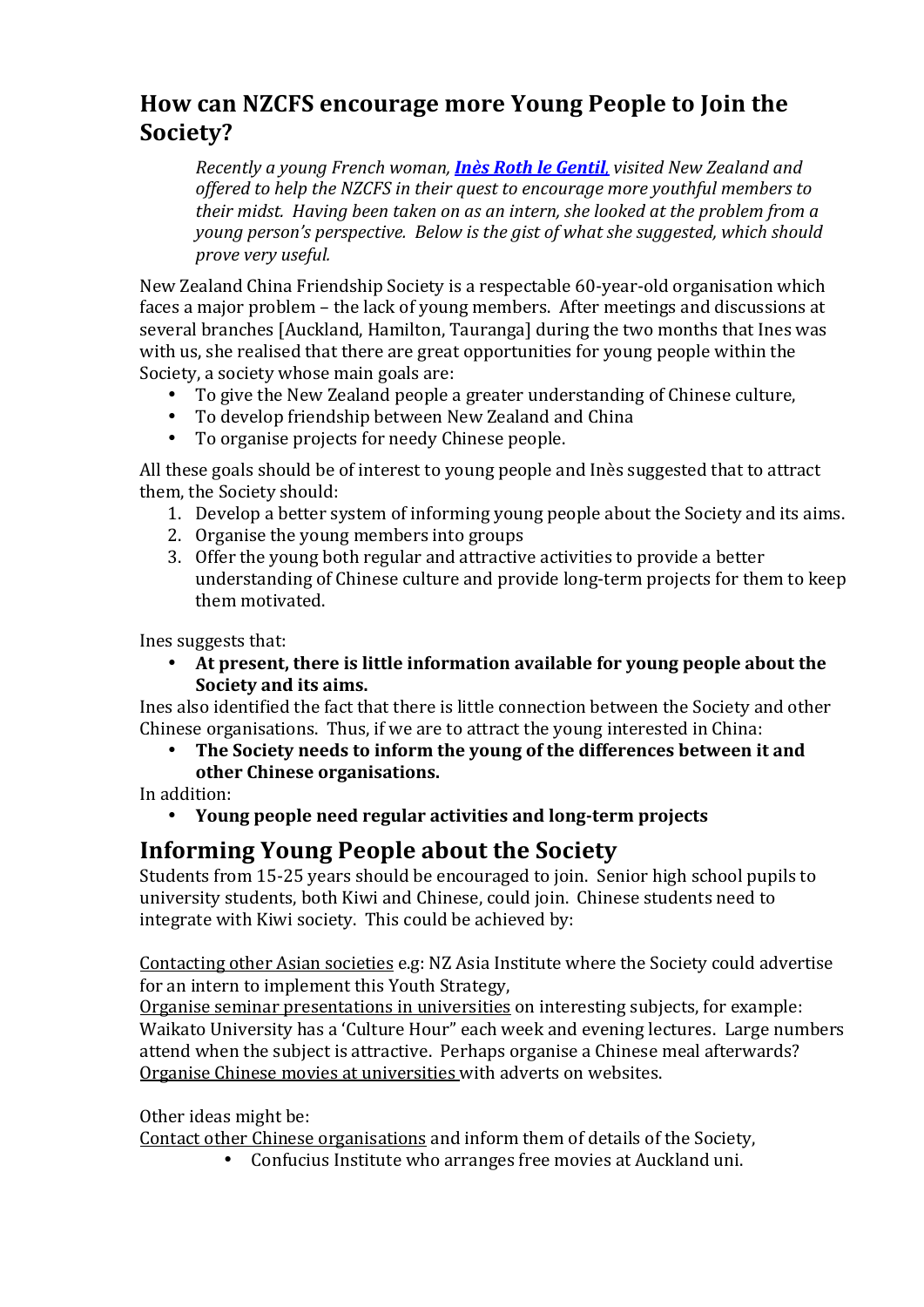- Auckland and Christchurch hold Chinese lantern festivals and NZCFS should be there
- Kiwi Asian Club is a group of Asian people living in NZ.

We need to create a Facebook page and a Facebook page for each branch. These would help the young organise themselves and attract other young people to the Society. We should produce regular activities and long-term projects to achieve humanitarian missions and more understanding of Chinese culture.

Young people in the Society should form their own groups and activities – perhaps arranging cooking lessons, role playing of cultural differences, etc. (see more complete list of suggestions below).

# **The activities for the young members could be:**

- Meetings around a meal, NZ meal and Chinese meal in turns where they can talk about their cultures, their futures etc.
- Chinese barbecues, perhaps at University
- Buffet with dishes from different regions of China<br>• Cooking lessons
- Cooking lessons
- Sport lessons (Chinese dances and Haka groups)
- Dance shows
- Performance on classical Chinese instruments<br>• Chinese art lessons, calligraphy or brush painti
- Chinese art lessons, calligraphy or brush painting
- Partnerships to exchange Mandarin lessons in exchange for a meal or other kind of activity
- Chinese tutor could teach Mandarin monthly
- Competitions to win a youth-specific scholarship or travel grant to China or Mandarin study grants. These could be food or essay competitions.
- Mandarin corner
- Chinese New Year, Zhong Qiu Jie festivals obtain help from city council
- Newsletters written by volunteers

# **Long-Term Projects**

These projects need to attract voung people into volunteering to aid projects such as:

- Exchanges between Chinese and NZ schools.
- Aid Projects
- Help in a Chinese Orphanage
- Help disabled people in China<br>• Teach English in Chinese Scho
- Teach English in Chinese Schools
- Provide Chinese people who want to teach English with information
- Send students to West China to help
- Help planting rice in Chinese countryside

# **Time-line for Youth Strategy**

- 1. Define NZCFS's goals to suit young people's expectations
- 2. Create a Facebook page (national and for each branch)
- 3. Start small youth groups within branches beginning with perhaps Auckland, Tauranga and Hamilton
- 4. Appoint someone in each branch to organise the vouth group
- 5. Appoint someone in the Executive to organise young members' activities
- 6. Look at target areas to recruit young members e.g. universities, high schools
- 7. Organise activities in these places to attract more young members and introduce them to NZCFS